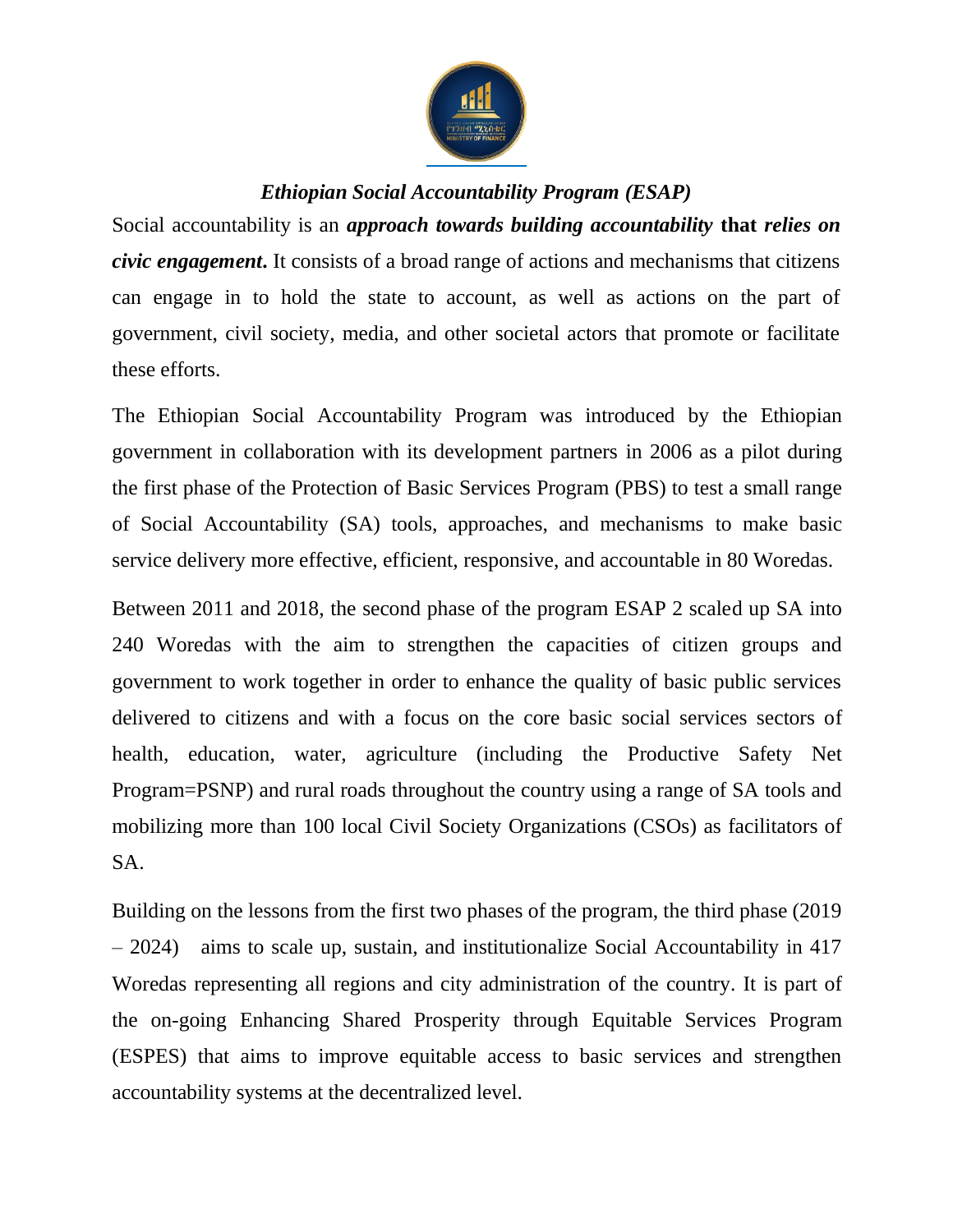ESAP3 operates with resources from two funding streams: financing from the Multi-Donor Trust Fund (MDTF) and allocations from World Bank/International Development Association (IDA).

The Multi Donor Trust Fund (MDTF) part of ESAP3 was launched in 2019 with approximately \$27 million commitment by five Development Partners<sup>1</sup> (DPs) and is being implemented by VNG International as the Management Agency (MA) in partnership with CSOs. The World Bank is responsible for administering MDTF funds and ensuring compliance of the MA and its project Implementation partners (IPs) with set fiduciary standards and requirements. The overall oversight and guidance role rely on the Federal level Steering Committee chaired by the State Minister of MoF. Members of the Steering Committee are drawn from the relevant government institutions, CSO umbrella organizations and Development Partners. In addition, there is also a technical committee that serves as technical arm to the steering committee.

The IDA financed (\$20 Million) component is fully executed by the Ministry of Finance (MoF) and Regional Bureaus of Finance and Economic Development (BoFEDs) in all the Regions of the country and the two City administrations--Addis Ababa and Dire Dawa.

The IDA financing to ESAP3 will primarily be used to:

- *a) Takeover, institutionalize and sustain SA practices in the MDTF program Woredas based on a gradual handover time frame to be worked out with the MA and,*
- *b) Build supply side capacities to open for and embed SA mechanisms and processes in their mandated service delivery and oversight roles and functions.*

 $\overline{\phantom{a}}$ 

<sup>&</sup>lt;sup>1</sup> Austria, the European Commission, Ireland, Sweden, and the United Kingdom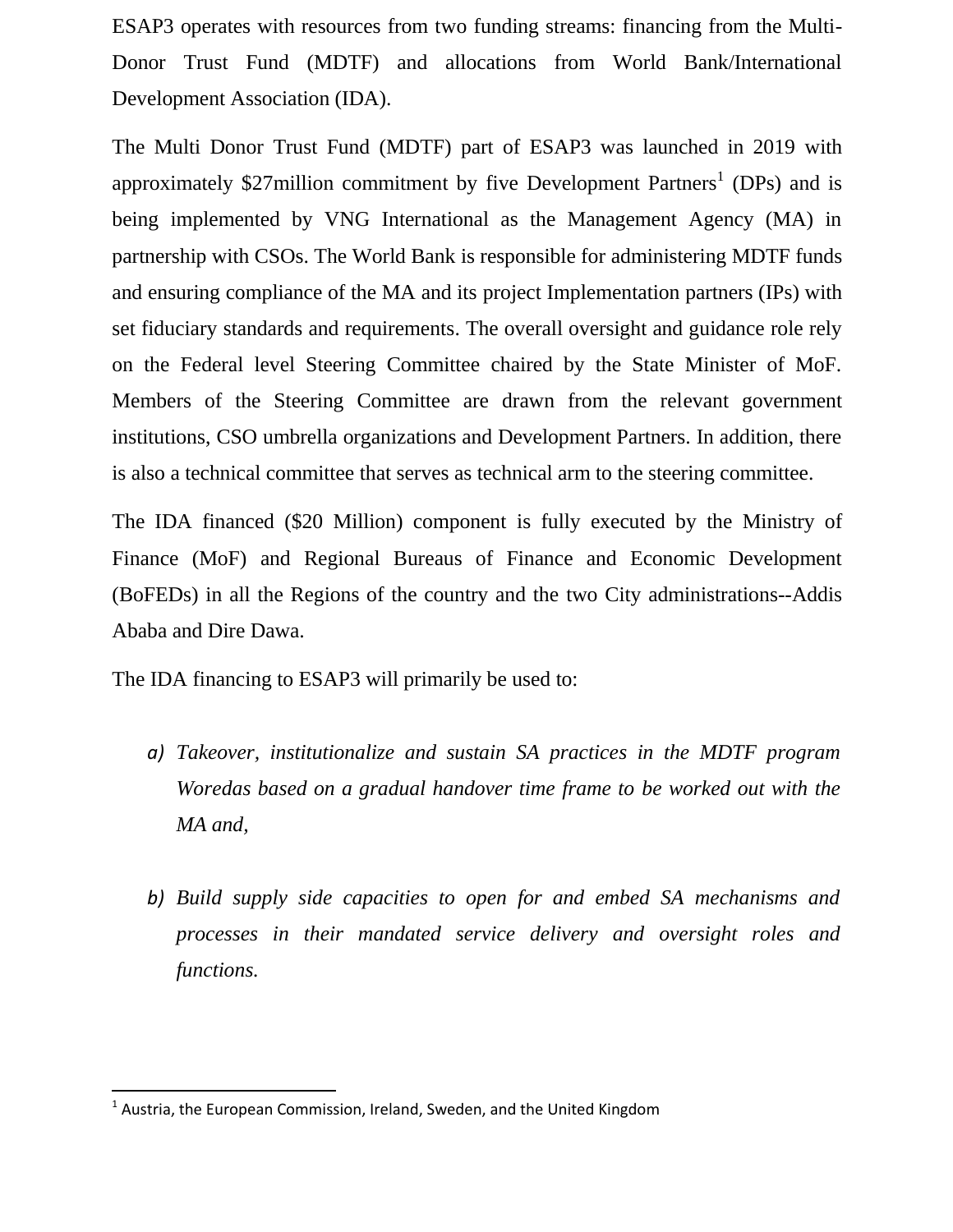IDA financed part of ESAP was officially launched in October 2021 with an opening statement of HE the State Minister of MoF representing the Ethiopian government in the presence of Federal and Regional government officials and the World Bank.

Since its start up, IDA support project has conducted the following main activities.

- *Set up a Social Accountability structure at MoF-Channel One Programs Coordination Directorate (COPCD) and deployed a full time Team Leader and two additional SA senior experts.*
- *Prepared and secured no-objection from the World Bank on its multi-year action plan and budget which was further elaborated into annual action plan and budget for EFY 2014 and operationalized.*
- *Completed the recruitment of 11 SA focal persons i.e., one in 9 Regional state and two City administration BoFEDs.*
- *Prepared and operationalized Job Descriptions for its newly assigned regional SA experts and Senior SA experts at MoF-COPCD.*
- *Designed and operationalized a Social Accountability guide for use by MoF and BoFED SA experts as well as woreda Finance office and basic sectors service provider offices.*
- *Organized and conducted Capacity development training for Federal and Regional SA experts and key stakeholders on SA approaches, mechanisms, and emerging global trends in embedding SA in government systems for improved and accountable public service delivery and;*
- *Organized and conducted 7 regional IDA- ESAP launching workshops in Benshangul-Gumuz, Dire Dawa, Gambela, Harari, Oromia, Sidama and Somali regions that involved key public service delivery sector stakeholders and government official. Similarly, the remaining Regions and Addis Ababa will hold their respective launch workshops shortly.*